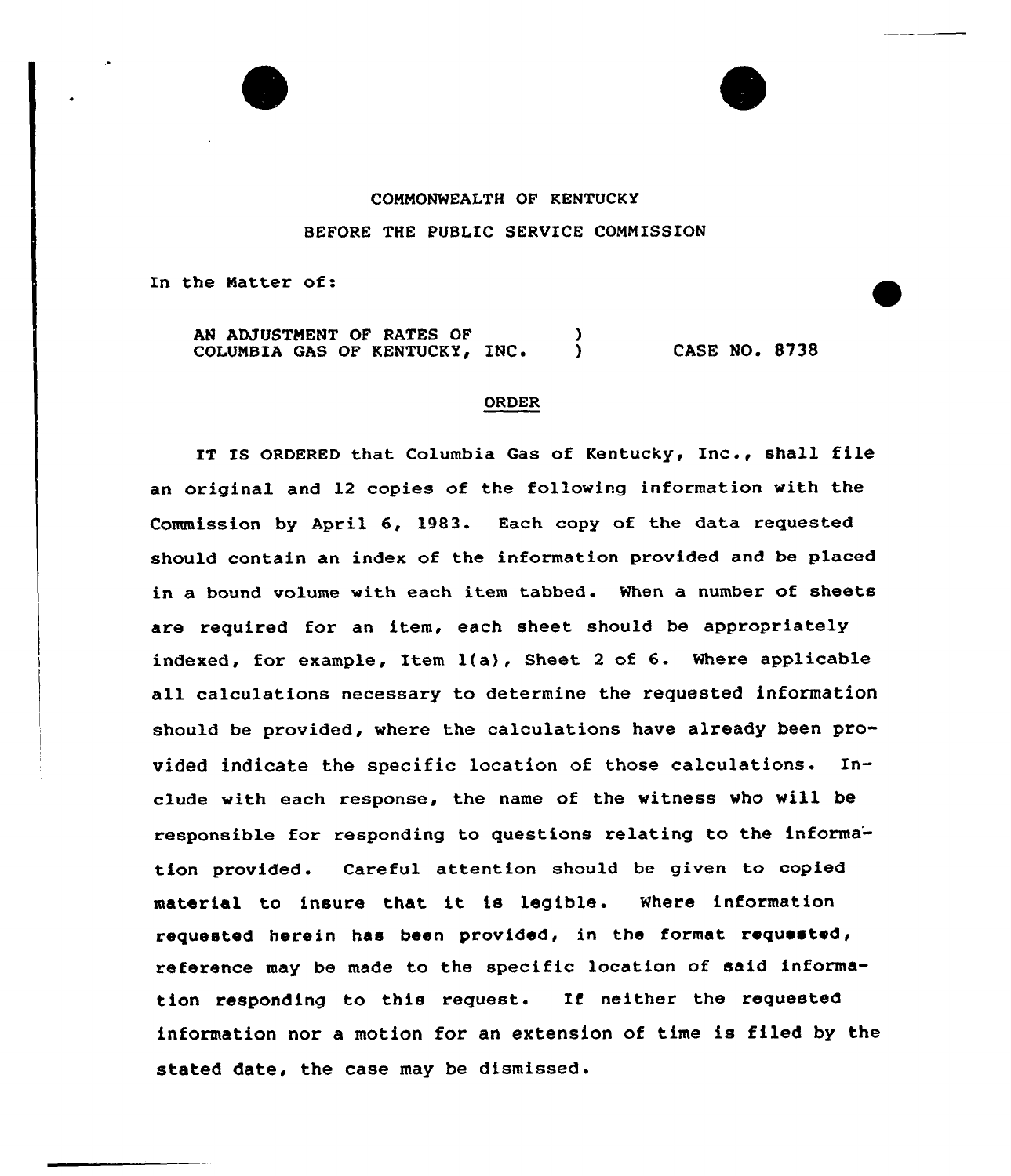

For questions 1-16 reference Commission Information Request of January 12, 1982.

1. Reconcile accounts in item <sup>7</sup> to the same accounts listed by months in item 9 where any difference exists between these accounts.

2. Do the Administrative and General Office Expenses, Accounts 920 through 932 consist only of the general office expenses allocated to Columbia of Kentucky as requested in item 10? If not, provide a breakdown of the expenses between those allocated to Columbia of Kentucky and those incurred internally.

3. %hat is the amount of retirement work in process at the end of the test period2

4. Provide a breakdown of Account 114, Gas Plant Acquisition Adjustments for the test year.

5. Provide a detailed explanation of the Loss Company Allocation of  $$5,889$  shown in response to item  $11(K)$  and  $(L)$ .

6. Provide detailed workpapers, showing all calculations and assumptions, for the projected costs of Employee Pensions and Benefits, Account 926.

7. Provide workpapers and any assumptions used to determine the projected level of property taxes of \$306,100. Show all calculations. Information previously supplied on this area was insufficient in the detail presented.

8. Provide detailed workpapers and any assumptions used to determine the provision for attrition of \$4,980,510. Show all calculations. Information previously supplied in response to questions in this area was insufficient in detail presented.

 $\overline{2}$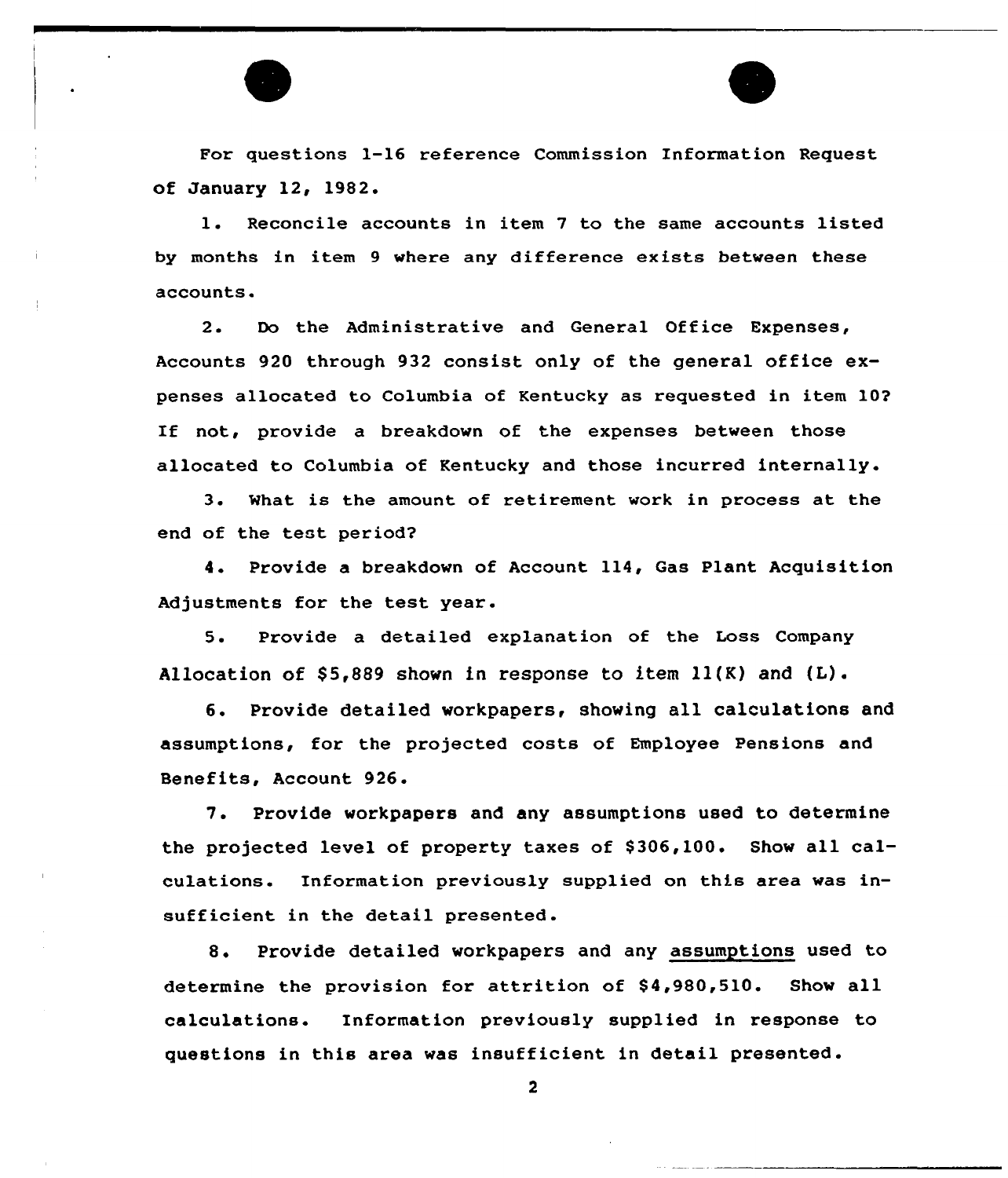9. Provide <sup>a</sup> detailed explanation of the reasons for and the efforts Columbia has undertaken to reduce the increase in the administration and general expenses which escalated over 40 percent over the previous year during the test period?

10. Provide a detailed explanation for the necessity of adding over \$2.84 million in mains to the distribution plant in service, Account 101, and \$1.55 million in mains to the distribu tion plant, Completed Construction Not Classified, Account 106, during the test period.

Provide a schedule of overtime paid by Columbia for the 11. test period and the five calendar years preceding the test year as previously requested in item 18C. Has this amount included in the annualized salaries used in item 16 to determine adjustments to salaries7

12. Provide a fully detailed explanation for the curtailment shown in schedule 1, sheet <sup>3</sup> of 6, item 8, lines <sup>24</sup> and 25. Provide workpapers showing how the amount was calculated. Show all calculations.

13. Provide income statements for the test period showing actual operations based on actual Ncf sales and for actual operations based on the latest effective rates in effect at the end of the test period and actual Mcf sales. Show all calculations.

14. Has Columbia's operating expenses been reduced to reflect the elimination of forfeited discounts from its test period operations2 If yes, by what amount and where is the adjustment reflected? Show all calculations.

 $\overline{\mathbf{3}}$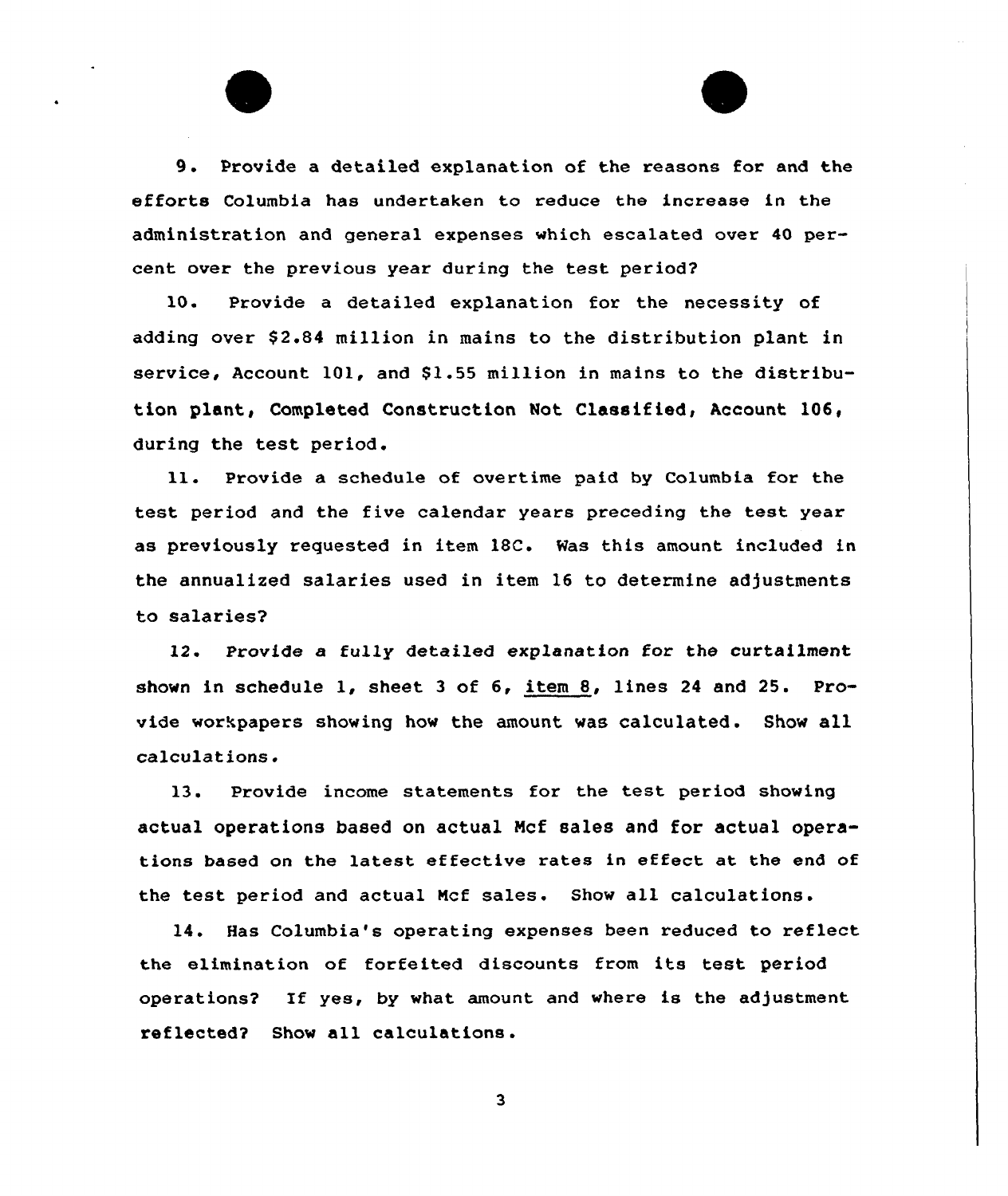15. Quantify how the current costs of SNG purchases compare with the cost of competitive or alternate sources of fuel, including No. <sup>2</sup> and No. <sup>6</sup> fuel oils. Are the prices of alternate fuel sources which are available to customers considered by Columbia when purchasing decisions are made?

16. Provide a detailed explanation of Columbia's purchasing strategies, and address in particular Columbia's objectives and efforts regarding flexibility of supply as opposed to security of supply.

17. Provide a schedule of Columbia Gas Transmission Corporations's excess gas supplies (the difference between total requirements and total gas available) fox the test period and the five years preceding the test period. Are thexe any long-range forecasts available to predict excess gas supplies in the future? If so, supply such forecast figures for the next five years.

1S. Does Columbia of Kentucky have any control over any purchasing decisions or are these decisions made solely by the parent company? If Columbia of Kentucky does have control over certain purchase decisions, has it explored the possibility of making significant purchases from other companies other than Columbia Gas Transmission Corporation? Describe in detail the level of control that can be exercised by Columbia of Kentucky.

19. Has Columbia performed any price elasticity studies to determine the effects on sales of gas at various levels? If so, provide such studies.

20. Has Columbia considered making any adjustments to the price of natural gas to maximize industrial sales? If so,

4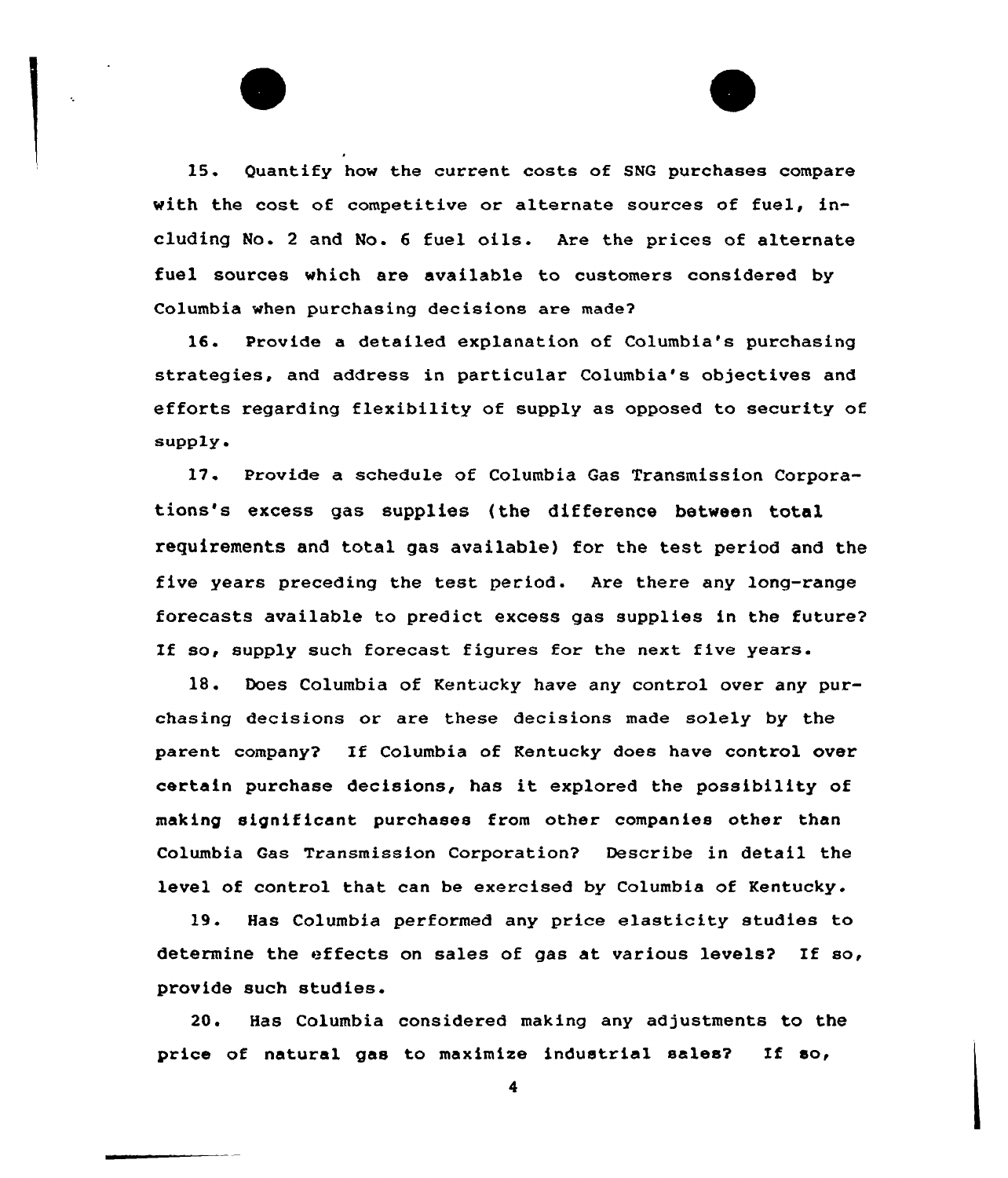provide details of such efforts and any reasons why they have not been implemented.

21. Provide a detailed explanation why the number of employees and hours worked has increased since 1978, while gas sales have dec1ined substantia11y.

22. Regarding the response to the data requested by the Attorney General, item 52, provide the following:

a. <sup>A</sup> copy of the proposed contract extension for SNG fuelstock which Columbia Gas Transmission Corporation has filed before FERC (Docket No. CP82-427-000). What is the present status of this filing.

b. <sup>A</sup> detailed explanation why cost savings of S6,476,000 will result to Columbia by the end of March 1984.

23. Provide a copy of the current Minter Service Contract requiring Columbia to pre-pay 6,600,000 Mcf per year. When will this contract expire? Does Columbia plan to enter into another such contract upon expiration of the current contract? Has Columbia made any efforts to renegotiate the current contract?

24. Regarding previous response to Attorney General' request, item 68, dated February 18, 1983, provide a response to how these amounts were reflected in company projections -- no response was given to the original request.

25. Provide <sup>a</sup> sample filing using the proposed GCR procedure . The sample should be as would have been filed to be effective September 1, 1982 had the proposed procedure been in effect. Furnish detailed explanations and supporting computations for all schedules of the sample filing.

5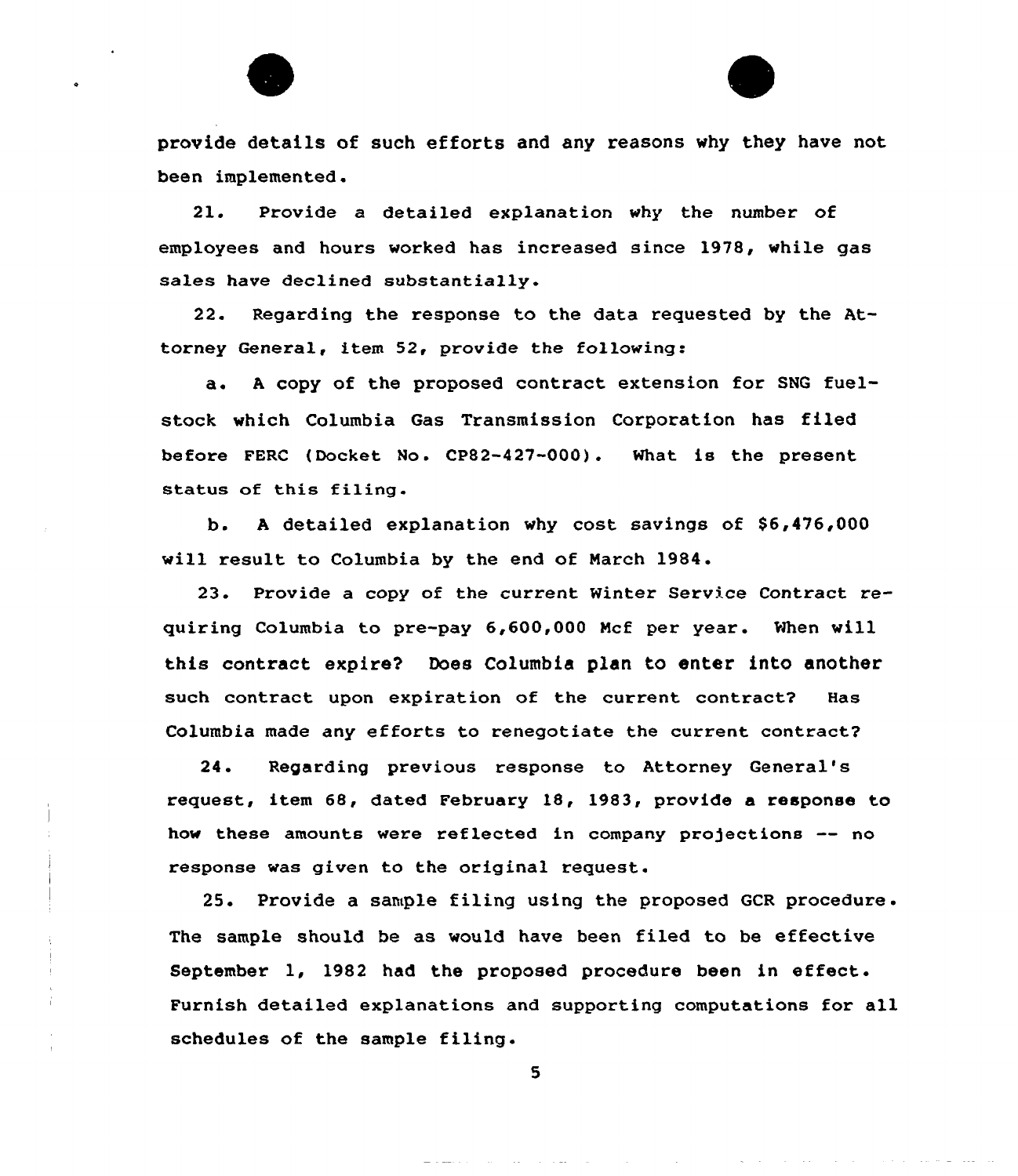

26. Regarding Exhibit No. 23, furnish the following:

a. Sample calculations and detailed descriptions of how Columbia Gas of Kentucky proposes to determine that an effective rate will result in material over or under collection if not revised.

b. Sample calculations and detailed descriptions of the proposed method of determining the following:

- 1. EGC
- 2. ACA
- 3. REF
- 4. Sales
- 5. Base

27. Regarding Exhibit No. 8, Schedule No. 1, Sheets <sup>2</sup> through 6, furnish supporting computations and detailed descriptions for Column No. 2, Adjustments to Reflect Projected Sales, for each rate block for each rate class. Show separately the amount of adjustment to reflect each of the following:

- a. Temperature
- b. Residential Conservation
- c. Number of Customers
- d. Any Other Factors

28. Provide a detailed reconciliation between Exhibit 9, Schedule No. 1, rate class projected requirements and Exhibit 8, Schedule 1, pages 2 through 6, column 3, projected sales by rate class <sup>~</sup>

29. Regarding revenues to be generated from various tariff changes in Exhibit 8, Schedule 1, sheet 1 of 6, line 13, provide: